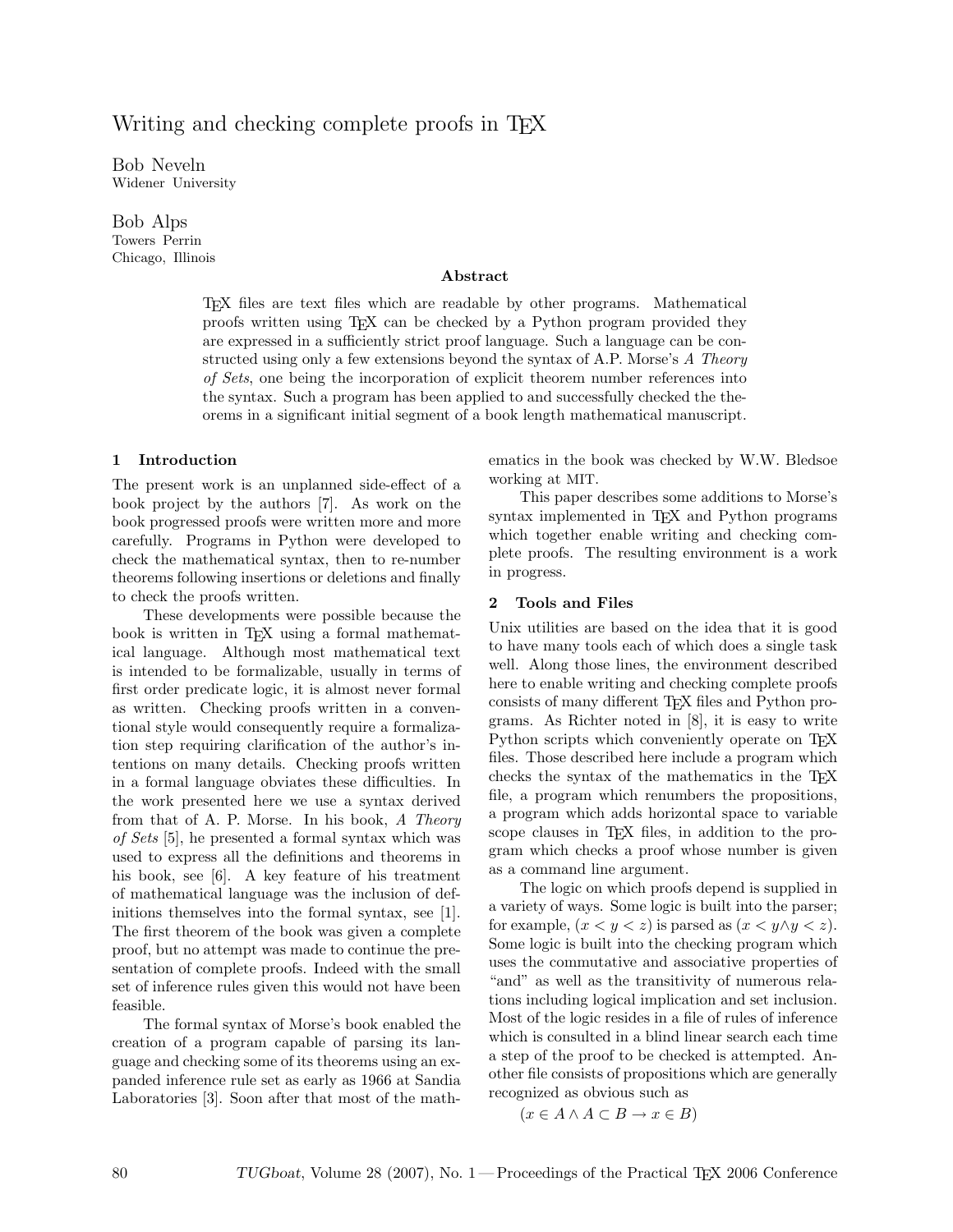Further logic consisting of material which is at least as elementary, but ordinarily "below the radar" of everyday mathematics, is listed in a special appendix added to the work being checked. It uses the logic developed in [2].

Our tools create an environment which sets in motion a work cycle related to an ongoing paper or book, consisting of steps like those involved in writing a computer program:

- 1. Add or revise the statement or proof of a theorem in a TEX source file.
- 2. Run TEX to get a viewable DVI file and detect TEX errors.
- 3. Run the parser to find mathematical syntax errors.
- 4. Run the check program to find logical errors and gaps in the proof.

At the very end it is also useful to run a program which uses the parser to add horizontal spacing at points where TEX would otherwise crowd symbols.

Because the logical steps which can be checked at this time are quite small, the process is both arduous and tedious.

## 3 Proof Syntax

The basis for the proof syntax is the mathematical syntax of Tony Morse's book [5]. Changes to Morse's mathematical syntax including additional abbreviation schemes and restrictions on the format of bound variable forms are introduced but do not alter the mathematical language markedly. To get a notation capable of expressing complete proofs just a few additional elements suffice.

#### 3.1 Reference Numbering

An important element in the proof syntax described here is the inclusion of theorem numbers themselves into the syntax.

An example from the manuscript [7] follows:

```
\tabc 1.17 $(b\in\bfun \Iff \Patch_0 b\in\U)$
\lineb Proof:
\notea 1$(b \in \bfun$
\linec $\c\Patch_0 b\in \SI
       \rng b\setdif\dmn b$\By 1.16
\linec $\c\Patch_0 b \in \U)$ \By 01.14
\lineb
\notea 2$(\Patch_0 b\in\U$
\linec$\c\ex\Patch_0 b$ \By 01.8
\linec$\c b\in\bfun)$\By 1.13
\lineb \Bye .1, .2
\lineb
```
In this example a theorem numbered 1.17 is stated and proved. The statement involves the plain T<sub>E</sub>X macro ' $\infty$ ' as well as other macros such as ' $\c$ ' for '\rightarrow' and '\Iff' for '\leftrightarrow'. Using Morse style mathematical language in T<sub>E</sub>X involves a large number of such macros, basically at least one for each defined formula as well as some special symbols which can be implemented in Metafont. The '\tabc', '\notea' and '\By' macros perform space formatting, but also serve as reference handles for the checking program. For example Theorem 1.16, which is referred to at the end of the second line of the proof, must be identified by a '\tabc' macro. The '\lineb' macro has only a space formatting role. The '\Bye' macro prints QED and indicates that the theorem itself is to be checked.

References such as the closing '.1' and '.2' refer to the notes tagged by the '\notea' macros. The zero-plus references 01.14 and 01.8 point to the file of "obvious" theorems.

Propositions which are referenced must have a traditional number-dot-number identification which is used to invoke them in proofs. This numbering convention is similar to that produced by LATEX but less flexible. It is used instead of LAT<sub>EX</sub> because its use requires slightly less labor and the labor involved in specifying references is a large component of the work of specifying a complete proof. A Python program is needed to renumber all references when theorems are inserted, deleted, or moved.

#### 3.2 Significant Punctuation

Reference notations may include punctuation. The punctuation marks must be identical to the corresponding marks in the rule of inference itself. If rules are marked in such a way that rules of a similar nature get similar punctuation, then a meaning is associated with the punctuation mark.

For instance, the semi-colon is used in references that have a major premise followed by minor premises. As an example, if in note 5 below we prove a result q by using a theorem  $(p \rightarrow q)$  which is numbered  $1.23$  and we have previously obtained  $p$ in note 3 then we might have the following note to establish q:

Note 5 
$$
(-a \in \mathbb{Z})
$$
 \n $\ddagger$  1.23; .3

In order for this note to be checked there must be a theorem 1.23 such as

Thm 1.23 ( $x \in \mathbb{Z} \to -x \in \mathbb{Z}$ )

a previous note 3 like this

Note 3  $(a \in \mathbb{Z})$ 

as well as a rule of inference (modus ponens) which has the form

```
From: (p \rightarrow q); p
Infer: q
```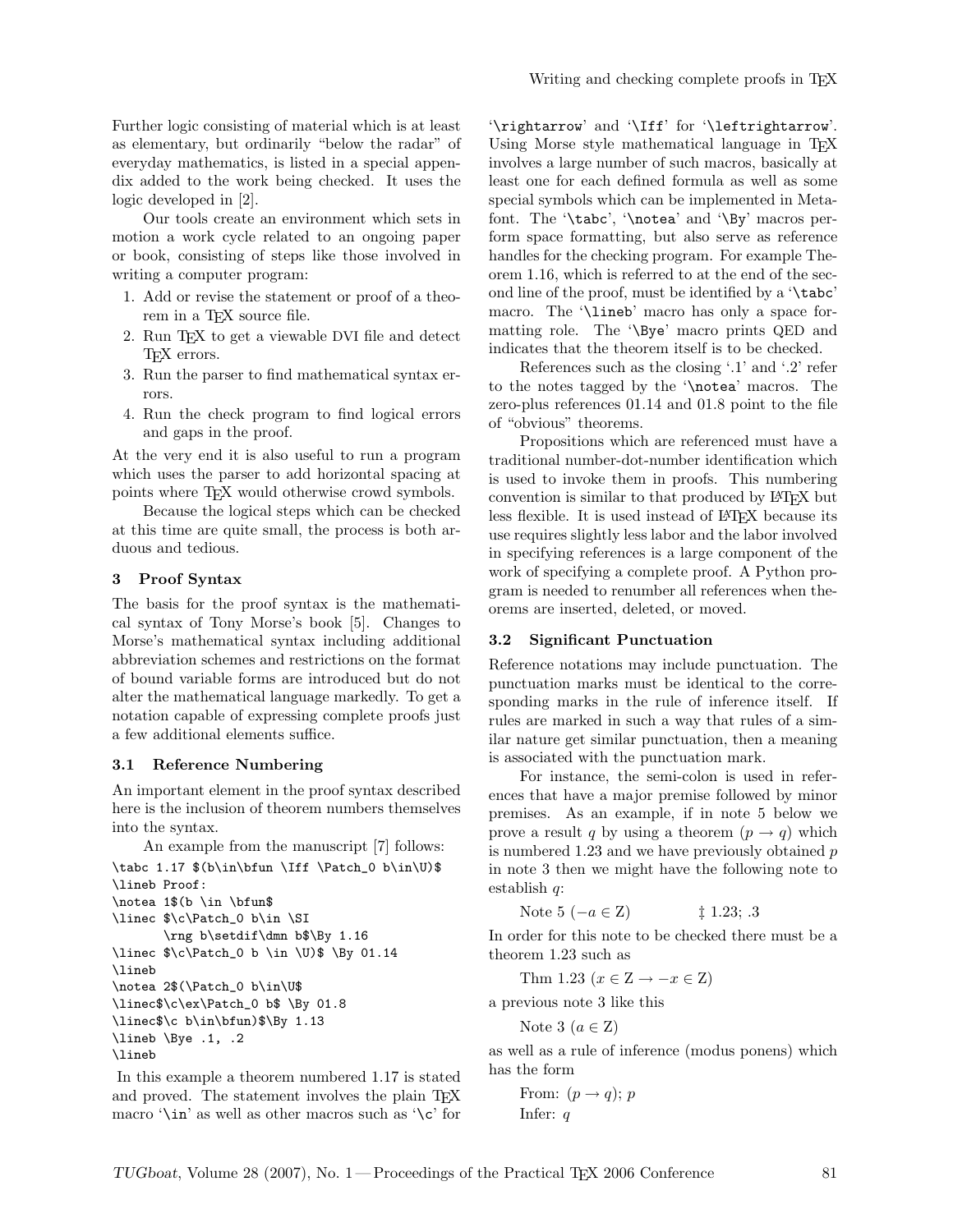The semi-colon in the reference limits the number of rules which match that reference. The intended meaning of the semi-colon is that it sets the "major premise" apart from the "minor premises". At present approximately 250 of the stored inference rules use the semi-colon to separate major and minor premises. Another example of such a rule is the following rule:

From:  $(p \rightarrow q \leftrightarrow r); q$ Infer:  $(p \rightarrow r)$ 

Further developments towards a syntax of reference expressions will no doubt be found useful.

# 3.3 Given-Hence Blocks

Notes which are not proven but which merely state a "given" may be justified using ‡ G, in place of a proof reference. These remain in force until a "hence" referring to them is encountered. The "hence" attaches the given notes to the "henced note" as explicit hypotheses. The "hence" note is tagged using ‡ H as a proof reference. For example we might have:

Note 2 
$$
(x \in A)
$$
  $\uparrow \mathbf{G}$   
\n $\cdots$   
\nNote 7  $(x \in B)$   $\uparrow \mathbf{2}, \dots$   
\nNote 8  $(x \in A \rightarrow x \in B)$   $\uparrow \mathbf{.7} \mathbf{H} \mathbf{.2}$ 

The variables introduced in each given note are local to that block. Reference may be made to notes 2–7 only from within that block, only so long as note 2 is in force in other words.

# 3.4 Local Definitions

Sometimes it is useful to introduce locally defined variables. To do this we may "set" a variable to a described object. A note of this form is justified by ‡ S and it retains validity as long as the last preceding given note. For example given a non-empty set A it is useful to have a name for a member of A.

| Note 2 $(A \neq \emptyset)$             | † G          |
|-----------------------------------------|--------------|
| Note 3 $(a \equiv \text{an}x(x \in A))$ | ± S          |
| Note 4 $(a \in A)$                      | $\pm .2, .3$ |

This feature of the proof syntax depends on using a logic which allows descriptions, see [2].

# 3.5 Reasoning Chains

A note may consist of lines all but the first of which are introduced by some transitive relation. In this case each pair of consecutive lines defines a step to be checked on its own proof. When used as a reference the note is then telescoped. For example in this note:

Note 7  $(A \subset B$   $\vdots$  ...  $\subset C$ )  $\qquad \qquad \vdots \ldots$  the inclusions  $(A \subset B)$  and  $(B \subset C)$  are checked separately, but if note 7 is referred to later, just the inclusion  $(A \subset C)$  will be invoked by this reference.

## 4 The Unifier

Each step to be checked is matched against rules of inference in a blind linear search. Each rule whose sequence of arguments and punctuators matches with numerical references and punctuators in the reference note is submitted to a unifier. If a unification is found the step is checked.

The unifier is based on standard first order unification, but goes beyond this in two ways. Although much less general than [4], it allows the terms of a conjunction to be re-ordered in order to accomplish a match. It also attempts to match the second order variables which occur in Morse's language.

It is written to succeed or fail quickly. It may fail to find a unifier even when one exists. For example if a conjunction with  $n$  conjuncts is matched against a conjunction  $(p \wedge q)$ , where 'p' and 'q' are unmatched variables, this unification will not be attempted because of the  $(2<sup>n</sup> - 2)$  different possible matchings. A rule of inference must avoid presenting such unifications to the checker or it will be ignored. The unifier does not aim at any ambitious sort of completeness.

# 5 Results and Prospects

The manuscript being checked contains over 1200 theorems, with proofs in various stages of completion. Roughly 250 of these including the first 120 have been checked.

As the work proceeds, bugs are encountered in the checking program, as well as cases which should check but do not. The program is then revised, rules of inference are added, and "obvious" theorems are added to the zero-plus references file. There are now over 700 rules of inference and over 500 theorems in the zero-plus references file. The checking program now contains about 4500 lines of code. The manuscript also has appendices containing over 200 elementary results which can be referenced in the proofs.

Each execution of the program checks a single proof. Although Python is an interpreted language, a few seconds suffices for one run of the program on a machine of recent vintage.

The proof syntax at its present stage of development is and should be "low-level". Once avenues of checkable proof begin flowing it will be time for the appearance of higher levels of expression which will attenuate to some extent the labor of picking through all the details of a proof.